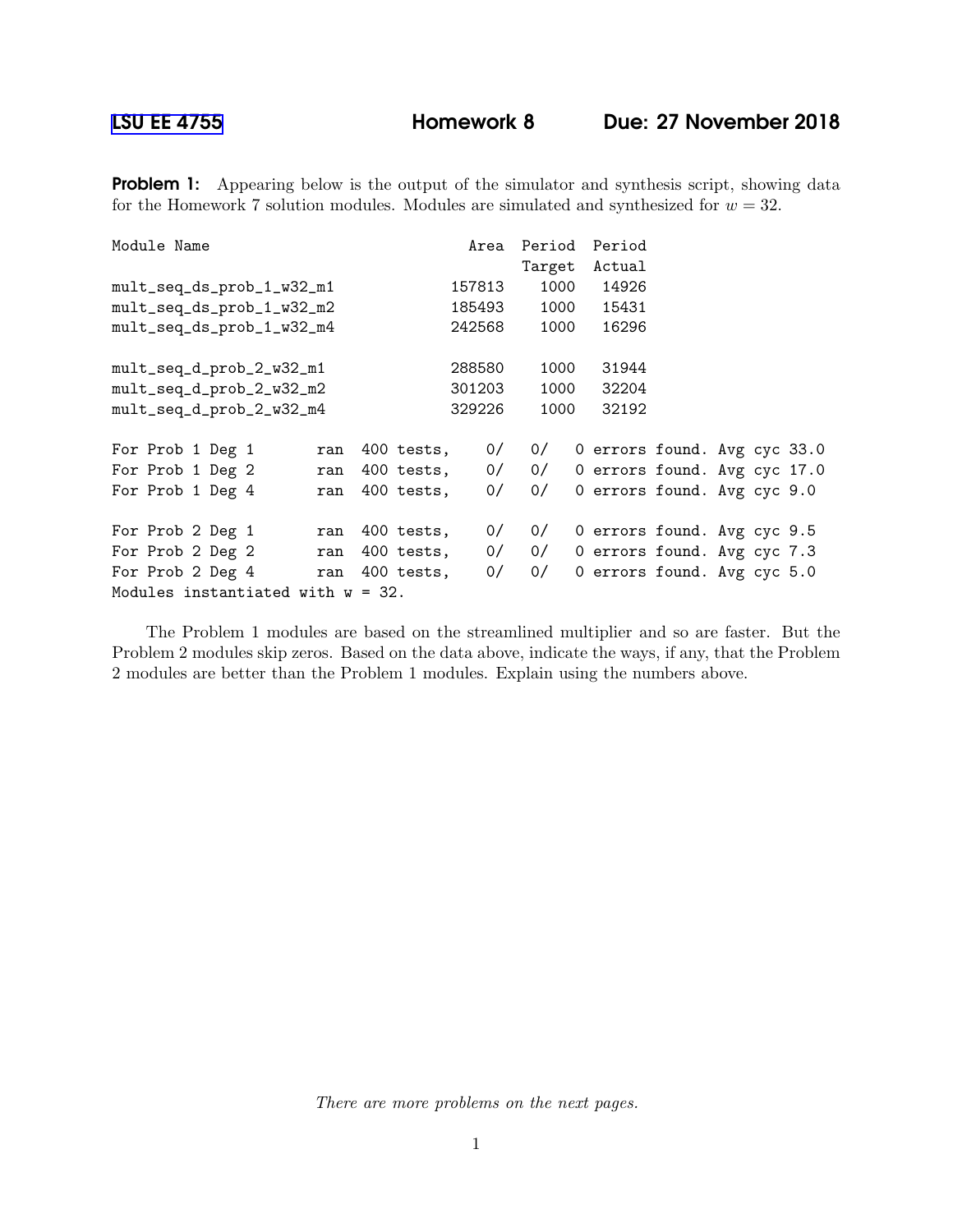**Problem 2:** Appearing below is a solution to Homework 7, Problem 1, the streamlined degree-m multiplier with handshaking. The complete solution is at <https://www.ece.lsu.edu/koppel/v/2018/hw07-sol.v.html>. For this problem assume that  $w$ and m are both powers of 2.

```
module mult_seq_ds_prob_1 #( int w = 16, int m = 2 )
( output logic [2*w-1:0] prod, output logic out_avail,
  input uwire clk, in_valid, input uwire [w-1:0] plier, cand );
localparam int iterations = (w + m - 1) / m;
localparam int iter_lg = $clog2(iterations);
uwire [iterations-1:0] [m-1:0] cand_2d = cand;
bit [iter_lg:0] iter;
logic [2*w-1:0] accum;
always_ff @( posedge clk ) begin
   if ( in_valid ) begin
       \text{accum} = \text{cand};iter = 0;out<sub>_avail</sub> = 0;
   end else if ( !out_avail && iter == iterations ) begin
       out_avail = 1;
       prod = accum;
   end
   \text{accum} = \{ 0 + \text{plier} * \text{accum}[\text{m-1:0}] + \text{accum}[\text{2*w-1:w}], \text{accum}[\text{w-1:m}] \};
   iter++;
end
```
## endmodule

(a) Show the hardware that will be inferred for this module. The Inkscape SVG format diagram of the hardware for the streamlined sequential module from the class demo notes can be used as a starting point. It is at <https://www.ece.lsu.edu/koppel/v/2018/ill-mul-seq-str.svg>.

(b) Compute the cost and delays for this module using the simple model. Show these in terms of  $w$  and  $m$ . Clearly show the critical path on your diagram.

There is a problem on the next page.